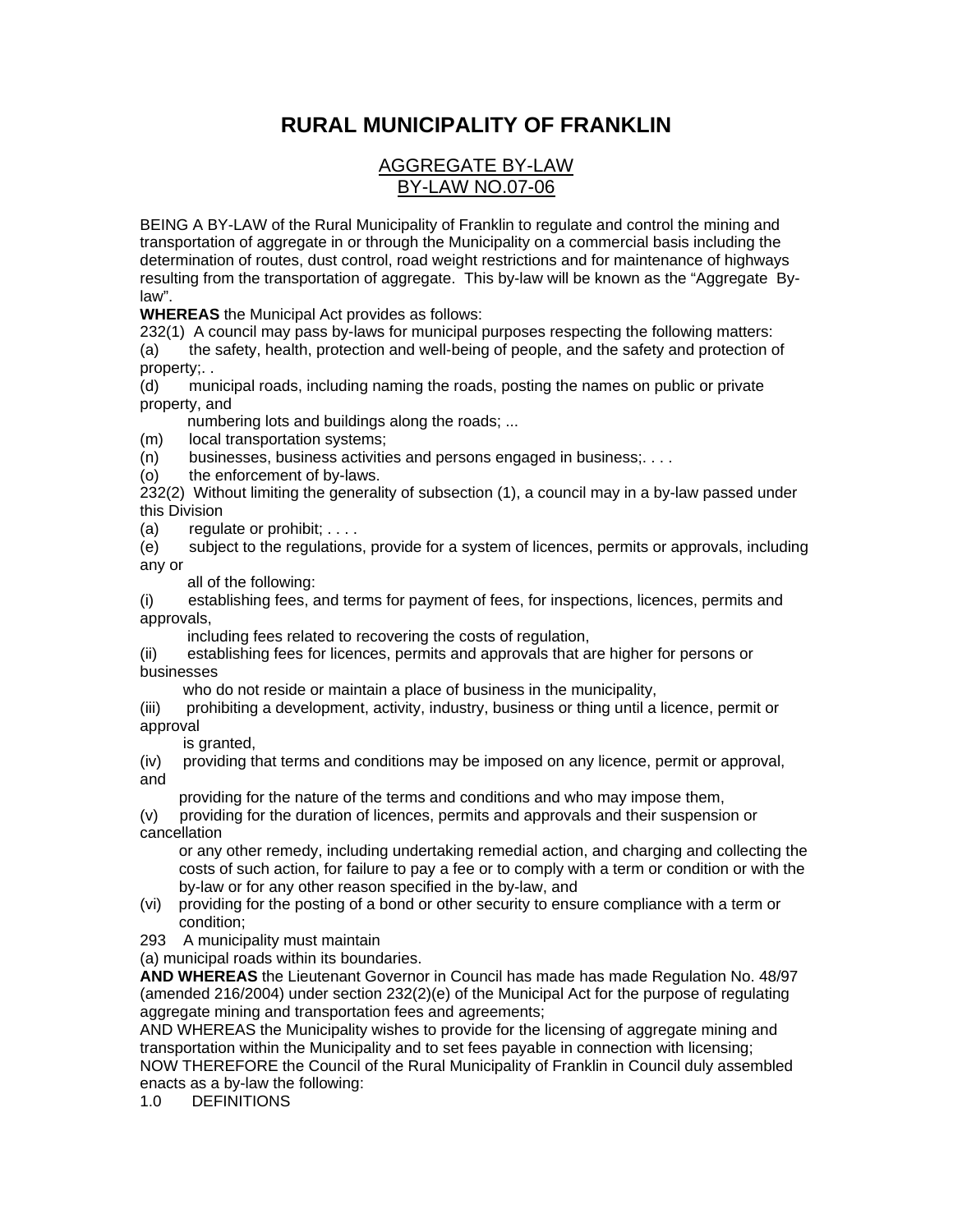In this by-law:

 "aggregate" means a quarry mineral that is used solely for construction purposes or as a constituent of

concrete, and includes sand, gravel, clay and crushed rock or stone;

 "person" means a natural person, partnership, firm, business, association, credit union, cooperative,

corporation or municipality.

2.0 APPLICATION

 This by-law applies to every person mining and transporting aggregate within the Municipality, except the

Municipality.

3.0 PROHIBITION

3.1 No person shall mine or transport aggregate within or through the Municipality without an Aggregate

Transportation License.

3.2 This prohibition does not apply to the mining or transportation of aggregate to property within the

 Municipality for the purposes of construction on that or adjacent property. This exception does not

 apply where the construction is for industrial purposes or for livestock production operations of 300

animal units and more.

4.0 LICENSES

4.1 A person requiring an Aggregate Transportation Licence must apply to the Chief Administrative Officer at

 the municipal office in the form attached as Schedule A, and submit a fee of \$100. 4.2 An applicant for an Aggregate Transportation License must consent to disclosure by Department of

 Highways or other pit owners of information in their possession as to contracts with the applicant,

 including copies of the contracts and documentation showing the volume of aggregate hauled.

4.3 The Chief Administrative Officer shall issue an Aggregate Transportation Licence in the form of Schedule

A to the applicant if she is satisfied that

(a) the application is complete and proper; and

(b) the applicant (or an associate of the applicant) is in compliance with all obligations under this by-law.

4.4 An Aggregate Transportation License authorizes the mining and transportation of aggregate

(a) from the pit location specified on the license;

(b) over roads designated as municipal haul roads and specified on the license.

4.5 An Aggregate Transportation License expires on 31 December of the year of issuance.

4.6 An Aggregate Transportation License is not transferable.

4.7 The holder of an Aggregate Transportation License shall produce it to a designated officer immediately on

demand.

5.0 FEES FOR IMPACT ON ROADS

5.1 Persons who are required to be licensed under this by-law must pay

(a) a fee for the maintenance, repair and restoration of municipal roads; and

(b) a fee for the shortening of the lifetime of municipal roads; both of which fees shall be calculated in

 accordance with the maximums provided for under Manitoba Regulation 48/97 (as amended).

5.2 If the regulated maximum fees are changed, the Municipality adopts the change automatically, without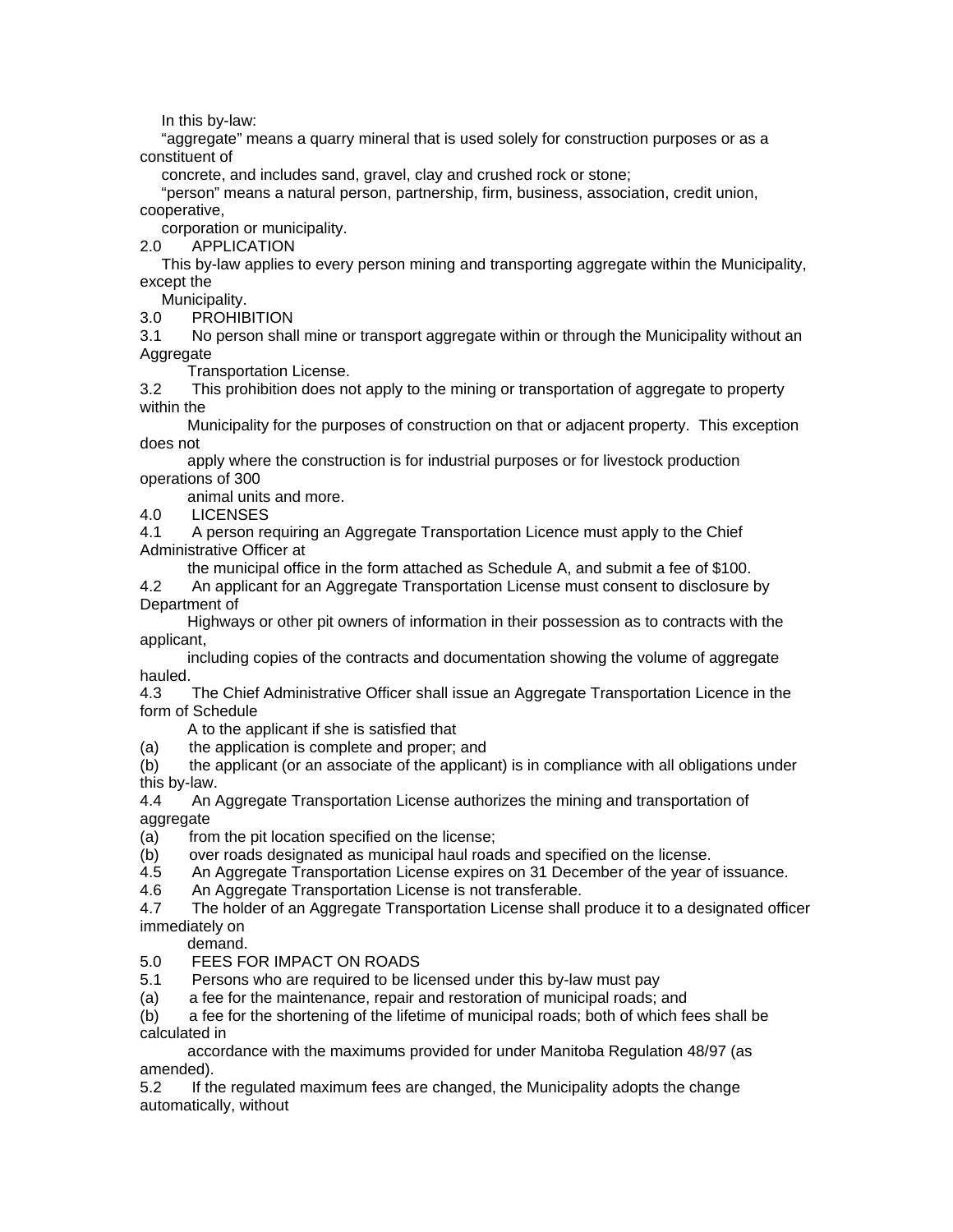further action by Council.

5.3 Fees must be paid no later than 31 December of the year in which the aggregate is transported.

5.4 Payment must be accompanied by a completed remittance form in the form attached as **Schedule** 

B.

5.5 A person must complete and submit a remittance form within 21 days of a written request from the Chief

Administrative Officer.

5.6 It is an offence to supply false or deliberately misleading information on a remittance form.

5.7 Where a person does not submit a completed remittance form when required to do so, or supplies false,

 misleading or incomplete information, the Chief Administrative Officer may assess a fee based on

 whatever information is in her possession. In proceedings to collect such a fee the onus is on the person

assessed to disprove its accuracy.

- 6.0 AGGREGATE TRANSPORTATION REGULATIONS
- 6.1 Council may designate municipal haul roads by resolution.

6.2 Persons transporting aggregate must follow these rules:

(a) Persons must notify the Chief Administrative Officer in writing at least one week before starting

the transportation of aggregate on municipal roads.

(b) Persons must comply with the terms of the Aggregate Transportation License concerning pit

location and designated municipal haul roads.

- (c) Trucks must not exceed 60 km/hr when meeting other traffic.
- (d) Trucks must not exceed 60 km/hr when approaching a farm residence.
- (e) Trucks must be in compliance with all provincial laws and regulations, including weight restrictions.
- 6.3 A person who in transporting aggregate

(a) raises dust such that in the discretion of Council the Municipality is compelled in the interests of

the safety and health of residents to apply dust control suppressant on a municipal road; or

(b) causes damage to a municipal road requiring repair in the discretion of Council; is responsible for

the cost incurred by the Municipality.

6.4 Where Council intends to claim reimbursement of costs under section 6.3 it will notify the person in

writing and provide the person with an opportunity to respond.

6.5 If there is no response or Council has considered the response, Council may confirm its claim and issue an

 invoice to the person. Payment must be made within 30 days of the date of the invoice. 7.0 ENFORCEMENT

7.1 The Chief Administrative Officer is a designated officer for the purposes of administration and

 enforcement of this by-law. Council may in addition appoint any other person for the purposes of

administration and enforcement of this by-law.

7.2. A person affected by a decision of a designated officer may request Council to review the decision by

 giving a written notice to the Chief Administrative Officer within 14 days of receiving the decision.

7.3. Upon receiving a request for review, the Chief Administrative Officer must set a date and time for the

review by Council, and notify the person of the date of the review.